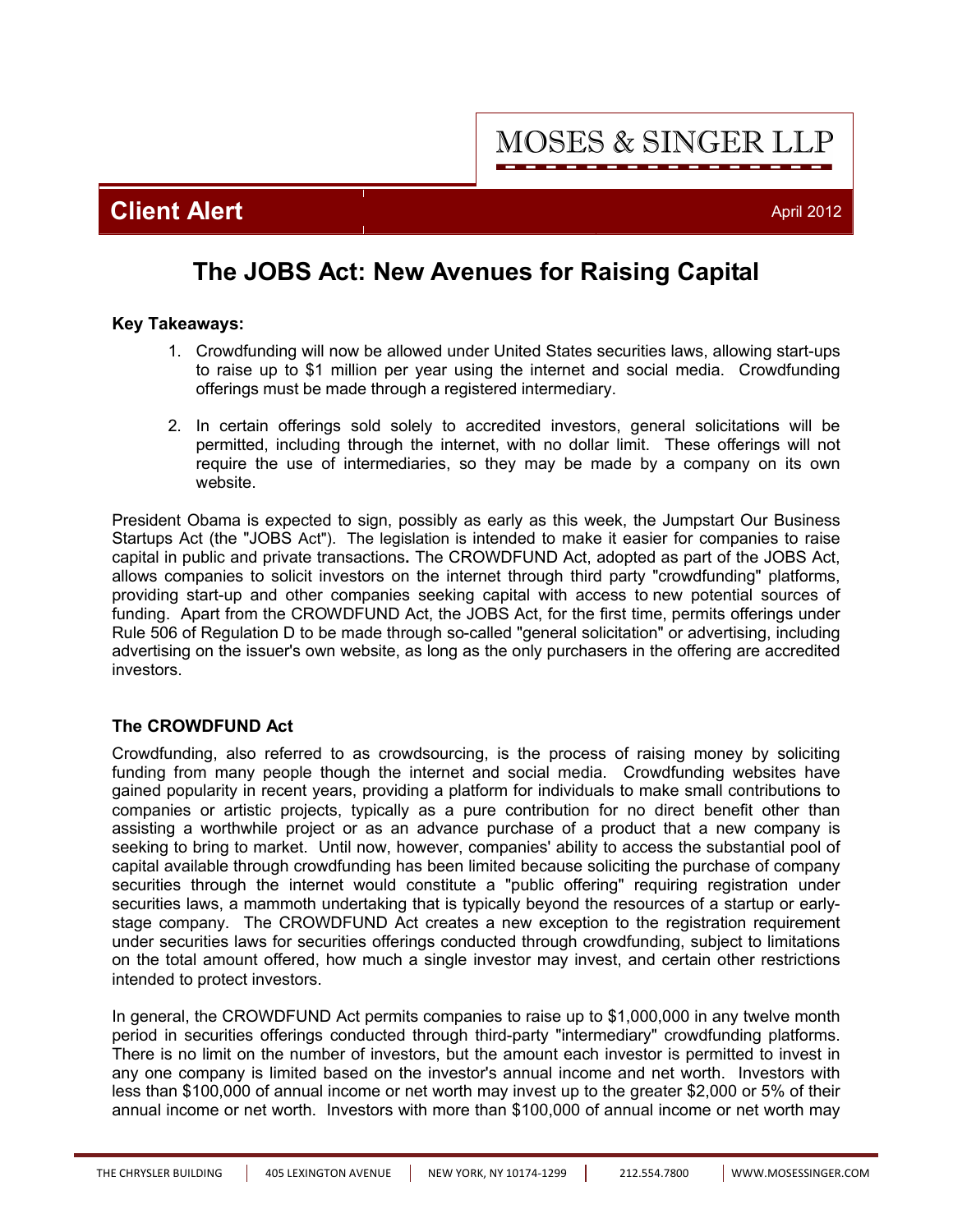invest up to 10% of their annual income or net worth, subject to a maximum investment of \$100,000. These dollar thresholds are subject to periodic adjustments based on the Consumer Price Index. Investors will be prohibited from selling any securities acquired in a crowdfunding offering for one year following acquisition, with exceptions for sales back to the company, certain estate planning transfers and sales to "accredited investors", a defined class of investors under the Securities Act that generally includes high-income or high net worth individuals, companies with more than \$5 million in assets and certain institutions.

While the new crowdfunding exemption represents a substantial revision of securities laws governing capital raising, companies will still be required to comply with numerous investorprotection requirements. As noted above, crowdfunding offerings must be conducted through thirdparty intermediaries subject to regulation by the SEC, so companies will not be able to simply offer their securities through their own websites. Both the company and the intermediary will be responsible for ascertaining investors' eligibility to purchase securities in the offering, which is generally done by requiring the investor to answer specific questions and make certain representations at the time of purchase. Importantly, the company will be prohibited from taking possession the invested funds until the full amount of the offered securities are sold.

In connection with each offering of securities, the offering company will be required to provide potential investors with information regarding the company, its business plan, the valuation of the securities offered, the identity of its directors, executives and significant stockholders, as well as financial data. For offerings of \$100,000 or less, the company must provide its most recent annual tax returns (if any) and financial statements certified by the company's principal executive officer. For offerings between \$100,000 and \$500,000, financial statements reviewed by an independent certified public accountant must be provided, and for offerings in excess of \$500,000 audited financials must be provided. Companies that have conducted crowdfunding offerings will also be required to deliver to investors and the SEC reports of the results of operations and financial statements on an annual basis thereafter.

Securities offered under the crowdfunding exemption will be exempt from registration under each state's separate securities laws, which relieves the offering company from the onerous and expensive process of registering its securities in each state in which offered (which given the online nature of crowdfunding would necessarily be nationwide.)

The crowdfunding exemption will not be available to a company if any of its "covered persons" – generally speaking, its officers, directors, 10% or greater stockholders or any person that receives (or affiliated with a person or entity that receives) compensation for promoting investments in the company – has been convicted of any crime relating to securities fraud or barred by any securities or financial regulator from activities in the securities or financial industry.

Prior to the CROWDFUND Act becoming effective, the SEC will need to adopt numerous rules to implement its provisions. The SEC is required to adopt implementing rules within 270 days of the legislation's enactment.

## **The New General Solicitation Exemptions under Rule 506**

In addition to the CROWDFUND Act, the JOBS Act includes a number of other provisions intended to facilitate capital raising for smaller companies. One of these changes is to permit "general solicitations" (or in plain English, advertising) in offerings under SEC Rule 506 purchased solely by accredited investors. The statute also specifies that a website that acts as a "platform" for these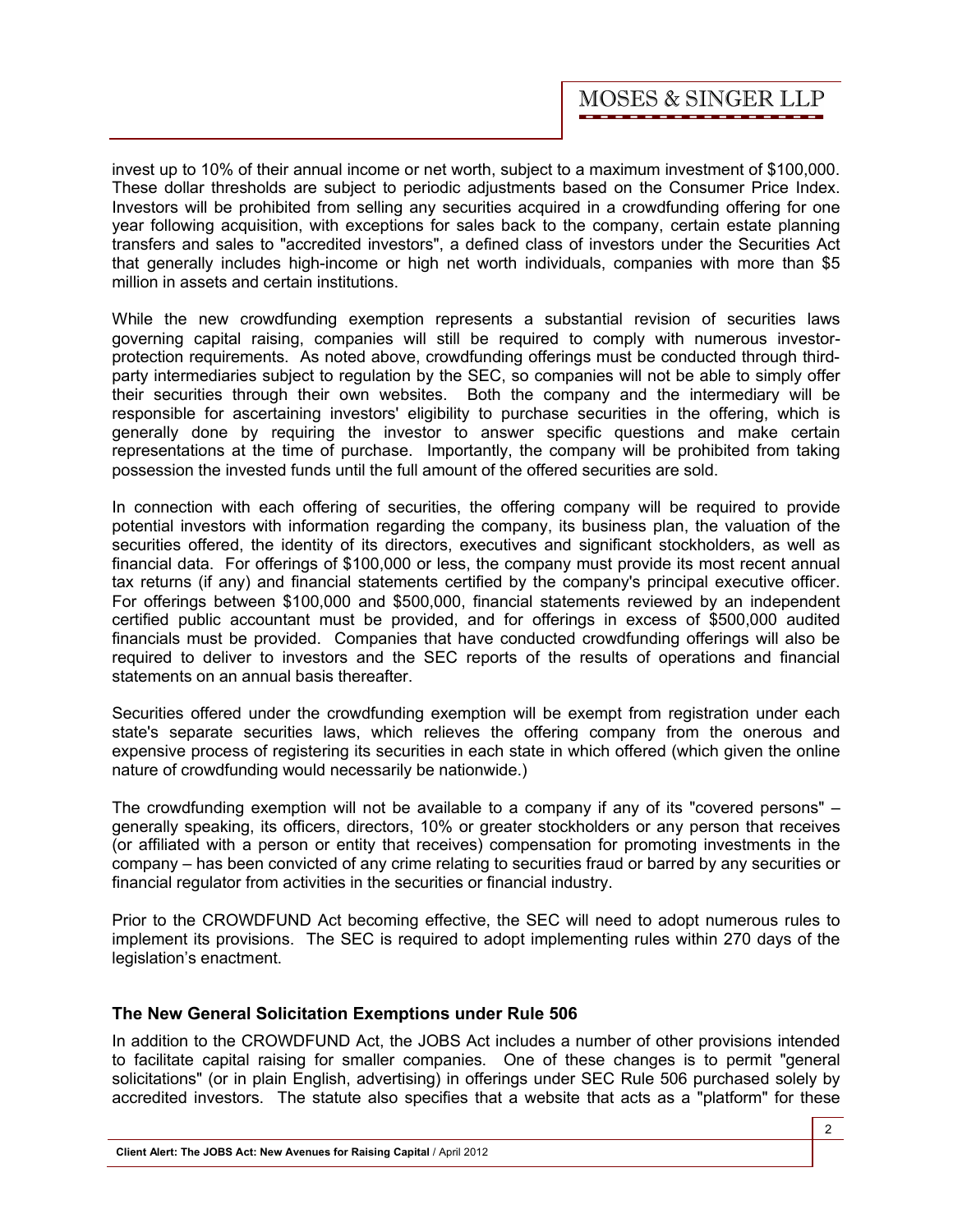Rule 506 offerings and that meets certain requirements will not be required to register as a broker dealer under applicable law, substantially easing the regulatory burden and opening the door to an expansion of these platforms to locate funding sources. However, unlike the CROWDFUND Act, offerings made pursuant to Rule 506 are not required to be made through intermediary platforms (although they can be), and can instead be made by the company seeking funds directly, including over its own website. In either case, however, only accredited investors may participate in offerings conducted under Rule 506 through public advertising and the issuer will be required to take reasonable steps to verify the accredited status of investors. In addition, unlike offerings under the CROWDFUND Act, there are no mandatory information requirements in Rule 506 offerings made solely to accredited investors, and no limit on the amount that may be raised or the number of accredited investors who may purchase securities offered in this manner. The SEC is required to adopt implementing rules for the Regulation D changes within 90 days of the enactment of the JOBS Act.

The Jobs Act also increases from 500 to 2,000 the number of stockholders that a non-public company with over \$10 million in assets may have before it becomes required to file public reports with the SEC (with the caveat that at least 1,500 of those 2,000 must be "accredited investors"; in other words, if a company has more than 500 non-accredited investors, it will still need to register.) Significantly, however, the legislation provides for the SEC to adopt regulations exempting from these limits stockholders acquiring shares through a crowdfunding offering validly conducted under the CROWDFUND Act. Employees acquiring equity securities in exempt offerings are also excluded from counting against the numerical stockholder limits.

The direct access to new and expansive sources of capital that the JOBS Acts provides should prove very beneficial to smaller companies and entrepreneurs and founders seeking early-stage capital. However, company managers and founders should not lose sight of the fundamental securities laws that apply to all offerings of investments in securities, whether through crowdfunding, other private placements, IPOs, transactions between stockholders or otherwise. In particular, company managers must remain aware of the extensive anti-fraud provisions under Federal and state securities laws, which, by their broad scope and applicability, prohibit material misrepresentations and omissions of material facts in connection with securities offerings.

[If you have questions regarding this Alert, please contact the authors](http://www.mosessinger.com/personnel/hherman/) **Howard R. Herman** at 212.554.7847/hherman@mosessinger.com, **[Allan Grauberd](http://www.mosessinger.com/personnel/agrauberd/)** at 212.554.7883/ agrauberd@mosessinger.com or **[Andrew Oliver](http://www.mosessinger.com/personnel/aoliver/)** at 212.554.7817/aoliver@mosessinger.com.

# **MOSES & SINGER LLP**

Since 1919, [Moses & Singer](http://www.mosessinger.com/firm_profile/firm_description.php) has provided legal services to diverse businesses and to prominent individuals and their families. Among the firm's broad array of U.S. and international clients are leaders in banking and finance, entertainment, media, real estate, healthcare, advertising, and the hotel and hospitality industries. We provide cost-effective and result-focused legal services in the following primary areas:

- Accounting Law Practice
- · Advertising
- · Asset Protection
- · Labor, Employment & Employee **Benefits**
- · Legal Ethics & Law Firm Practice